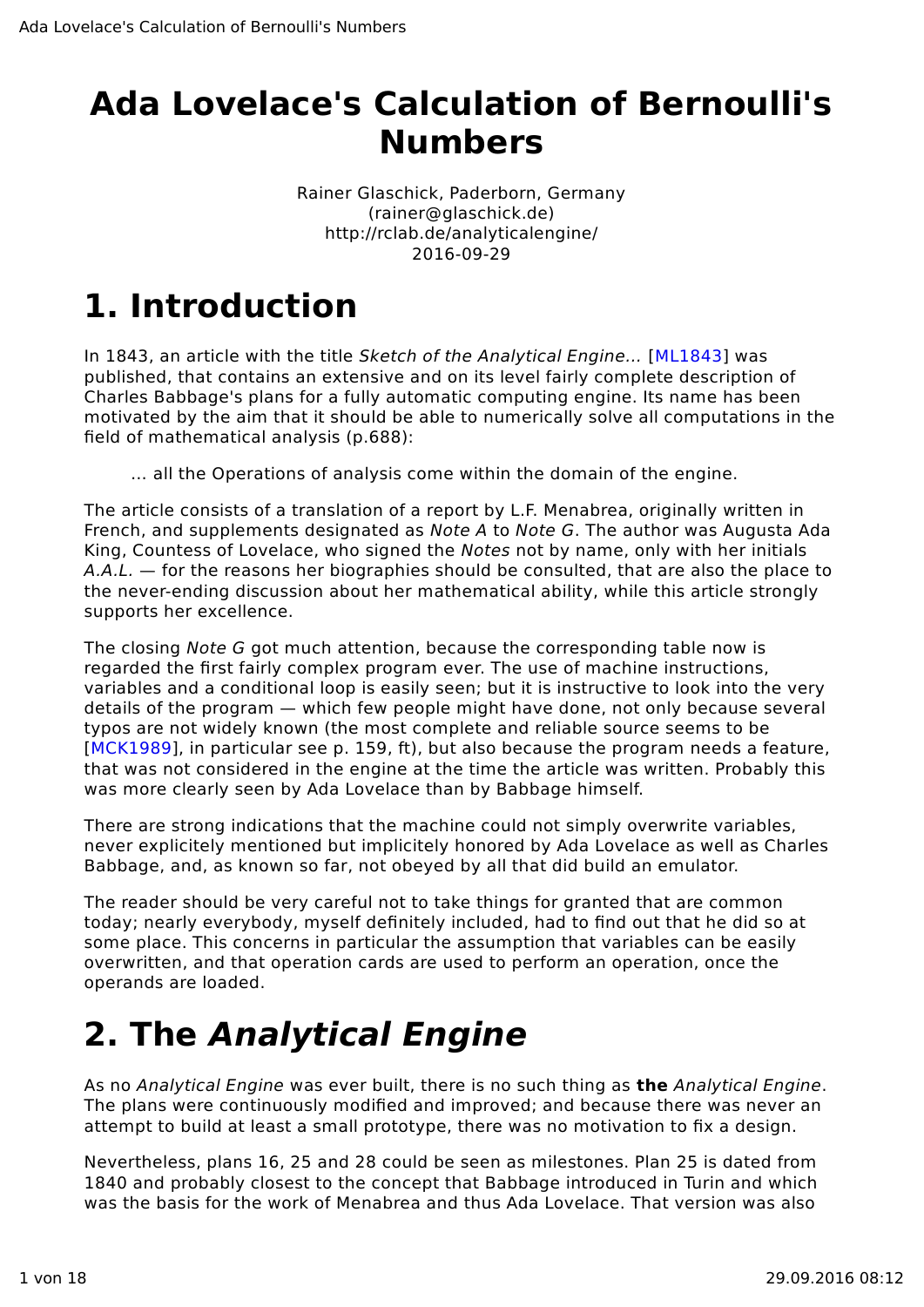engraved and given away by Babbage; it is today the most used graphical view. Loops are not present and are only found in Plan 28 from 1845 (see Bromley in [AB2000], p.6 bottom to p.7 top), significantly later than Ada Lovelace's article.

The article is obviously on a generic level and not specifically linked to a certain version. E.g. it is not mentioned that a machine according to Plan 25 would produce a double precision result for a multiplication, thus the operations were not just the plain four given in the article.

In fact the nature of the machine is presented by examples, without presenting the model of the machine explicitly. That would not have been possible anyhow, as the concept of the Analytical Engine was completely new and no terminology existed for it. For today's reader, however, that is familiar with electronic computers, the hypothetical machine can be sketched coarsely. It will be called an abstract machine, as it is an abstraction from various plans, and, as is the principle for abstract machines, omit several technical details.

### **2.1. The abstract Analytical Engine**

The abstract Engine implied by Ada Lovelace has:

- a calculating unit (the *mill*) for the four basic calculations
- a storage unit (the store) for holding numeric values in variables, also called columns
- a control unit, using punched cards for programming

A calculation step transfers two operands from the store to the mill, calculates the result, and sends it back to the store. Selection of the operands and the operation was done by different punched cards. It follows that normally one operation card and three variable cards were used, two for reading the operands and one for storing the result.

To understand Note G, a three-address-machine with four operations is sufficient:

 $Vx + Vv \rightarrow Vr$  Vx - Vy -> Vr  $Vx \times Vy \rightarrow Vr$  $Vx + Vy \rightarrow Vr$ 

where V<sub>x</sub> and V<sub>y</sub> are the operand variables and V<sub>r</sub> is the variable of the result.

In the example of the Bernoulli numbers in Note G operations are repeated in a loop, but the mechanism is not explained. The Table only contains a descriptive text and no symbolic indication.

To allow this, a conditional repetition, that goes back a predefined number of operations and variable cards if the result in the mill is not zero, is written as:

 $? \neq 0 : \Rightarrow k$ 

The letter k represents the number of the operation that shall be executed next, although a real machine would use the number of cards to rewind.

Note that Menabrea wrote (S.685):

These new cards may follow the first, but may only come into play contingently upon one or other of the two circumstances just mentioned taking place.

and refers to zero-crossings and overflows, that allow to activate alternative program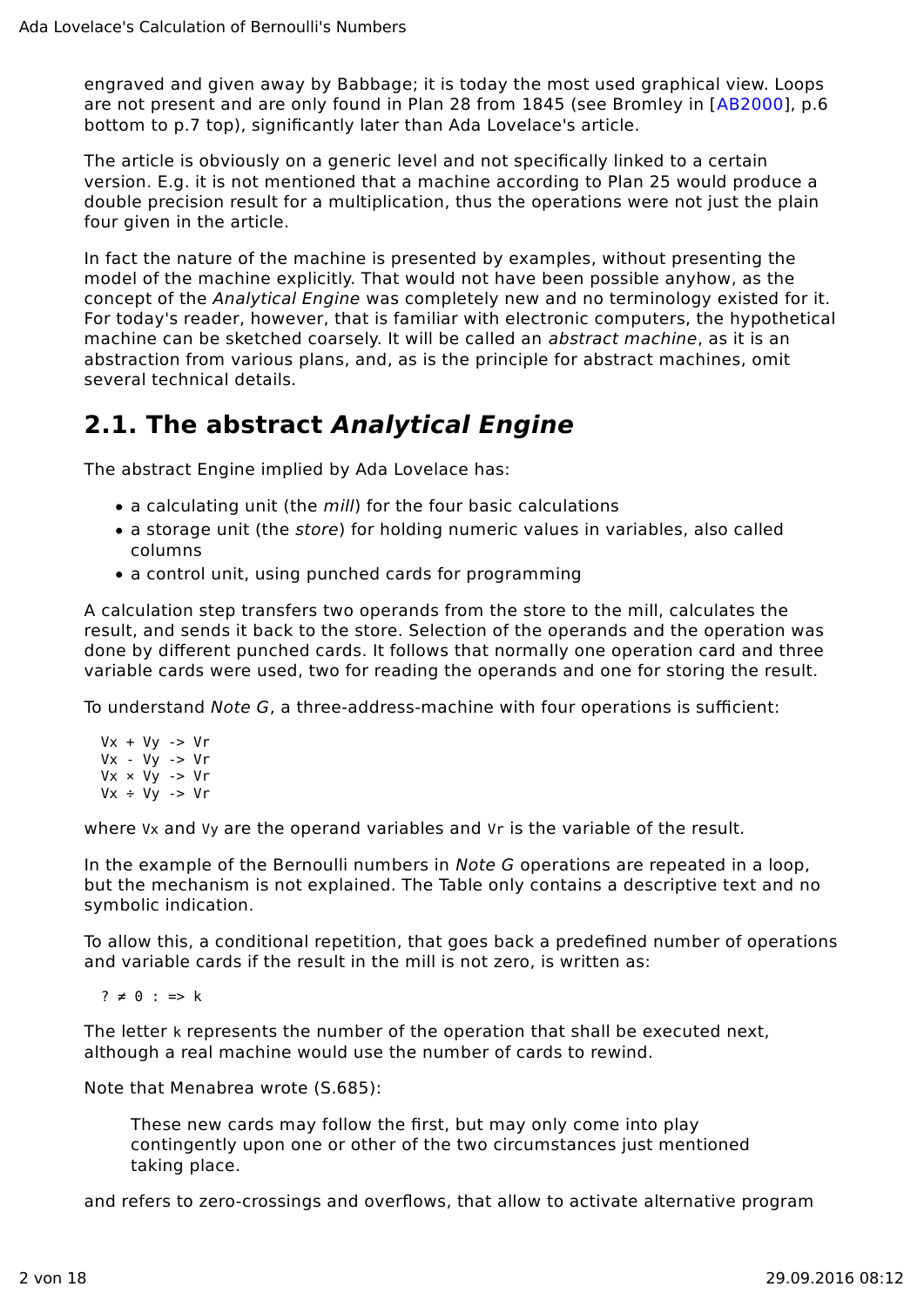parts.

According to the current knowledge, there were no plans for loops and conditional jumps of a maturity similar to the arithmetic operations, so that the above conditional backward jump must be seen as very generic.

Note that using Jaquard cards for weaving, only a linear sequence is used; all repeats are unraveled, which explains the enormous number of cards cited in the article.

# **3. The program**

To demonstrate the exceptional power of the *Analytical Engine*, the last example in Note G explains the calculation of Bernoulli's numbers. They were probably well known to every professional mathematician, as Ada Lovelace does not bother to explain them or motivate their use. For today's readers, additional information is contained in the appendix. To follow the next chapters, this information is not necessary, if the reader just accepts the equations given.

The example in Note G is preceeded by simpler ones, starting by calculating the two unknowns from the six coefficients in two equations, already in the translated part on p. 681, i.e. also in the french original written by Menabrea, which corresponds to unpublished notes by Babbage [CB1837] dated 1837. While these documents still need in-depth analysis, the first impression is that the tables used by Menabrea and Lovelace contain more information than Babbage's ones. Nevertheless, the first simple program ever was written down by Babbage and published by Menabrea; and it shows the sequential control of calculations by cards as well as the reuse of intermediate values, the latter being the primary motivation of Babbage to abandon the Difference Engine. However, the example in Note G is much closer to what we consider a non-trivial computer program today.

### **3.1. The calculations**

Starting point for the example are several equations for different methods to calculate Bernoulli's numbers. The equations are marked (1.) to (4.) in the article.

The article claims that the second one is well known, but presumably all were common knowledge for mathematicians of that time (a question that might be studied separately), because the finally used equation (8.) is rewritten from the fourth. It was chosen for the illustration of the powers of the engine; moreover, it is the only one that does not use an infinite series and thus avoids discussions on termination and accuracy.

Formula (8.) reads:

$$
0 = -\frac{1}{2} \cdot \frac{2n-1}{2n+1} + B_1\left(\frac{2n}{2}\right) + B_3\left(\frac{2n \cdot (2n-1) \cdot (2n-2)}{2 \cdot 3 \cdot 4}\right) + B_5\left(\frac{2n \cdot (2n-1) \cdot (2n-2) \cdot (2n-3) \cdot (2n-4)}{2 \cdot 3 \cdot 4 \cdot 5 \cdot 6}\right) + \dots + B_{2n-1}
$$

Evidently it allows, as noted in the article, to calculate  $B_{2n-1}$ , once all previous  $B_{2i-1}$ have already been calculated.

For this purpose, equation (8.) is represented as:

 $0 = A_0(n) + A_1(n) \cdot B_1 + A_3(n) \cdot B_3 + \dots + A_{2n-3}(n) \cdot B_{2n-3} + B_{2n-1}$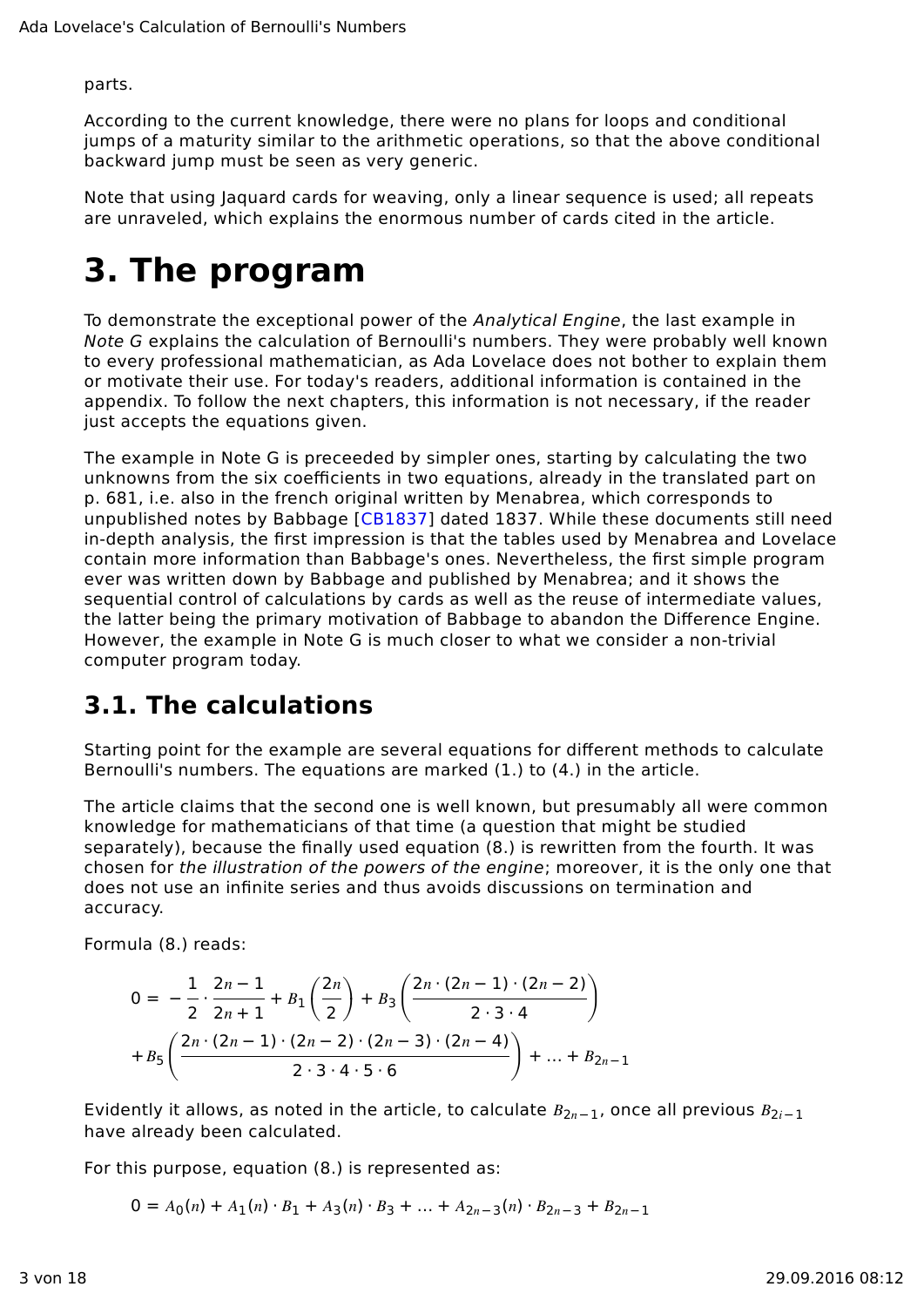The above notation differs from equation (9.) in the article, in that the remark in the article that  $A_1$ ,  $A_3$  &c. being ... functions of n ... is made explicit using functional notation.

Thus the coefficients are (not given in this form in the article):

$$
A_0(n) = -\frac{1}{2} \cdot \frac{2n-1}{2n+1}
$$
  
\n
$$
A_1(n) = \frac{2n}{2}
$$
  
\n
$$
A_3(n) = A_1(n) \cdot \frac{2n-1}{3} \cdot \frac{2n-2}{4}
$$
  
\n
$$
A_5(n) = A_3(n) \cdot \frac{2n-3}{5} \cdot \frac{2n-4}{6}
$$

For a given  $n$ , the values can be calculated from already calculated ones of the same  $n$ , with the significant difference to Bernoulli's numbers, that only the last one is needed and only for the current round.

So the equation for the next of Bernoulli's numbers has the finally used form:

$$
-B_{2n-1} = A_0(n) + A_1(n) \cdot B_1 + A_3(n) \cdot B_3 + \dots + A_{2n-3}(n) \cdot B_{2n-3}
$$

Obviously Ada Lovelace has overlooked the negative sign for  $B_{2n-1}$ , because it is wrongly — not honored in the table; so the formulas are a bit more bulky than necessary.

An example for  $B_5$  and  $B_7$ :

$$
-B_5 = A_0(3) + A_1(3) \cdot B_1 + A_3(3) \cdot B_3
$$
  

$$
-B_7 = A_0(4) + A_1(4) \cdot B_1 + A_3(4) \cdot B_3 + A_5(4) \cdot B_5
$$

To calculate the next of Bernoulli's numbers, a weighted sum of the so far calculated numbers is built, in which the weights (the  $A_i(n)$ ) must be re-calculated in each round, and are not needed for the next round. Thus a single variable is sufficient to keep track of the value needed.

To better understand the algorithm, it is written in pseudo-code in contemporary notation as follows:

```
B[1] = 1/6for n = 2 to 10n2 = 2*nk = n2 - 1a0 = - (n2 - 1) / (n2 + 1) / 2al = n2 / 2x = a0 + B[1] * a1aj = a1 for j=3 to k-1 step 2
        aj = aj * (n2 - (j-2)) / j
       aj = aj * (n2 - (j-1)) / (j + 1)x = x + B[j] * ajB[k] = -x
```
A modern loop with a test at the entry is used instead of the test at the end; the latter was common in machine language programming from the beginning. So in the above code  $B_3$  can already be calculated this way. For better comparison, the signs and the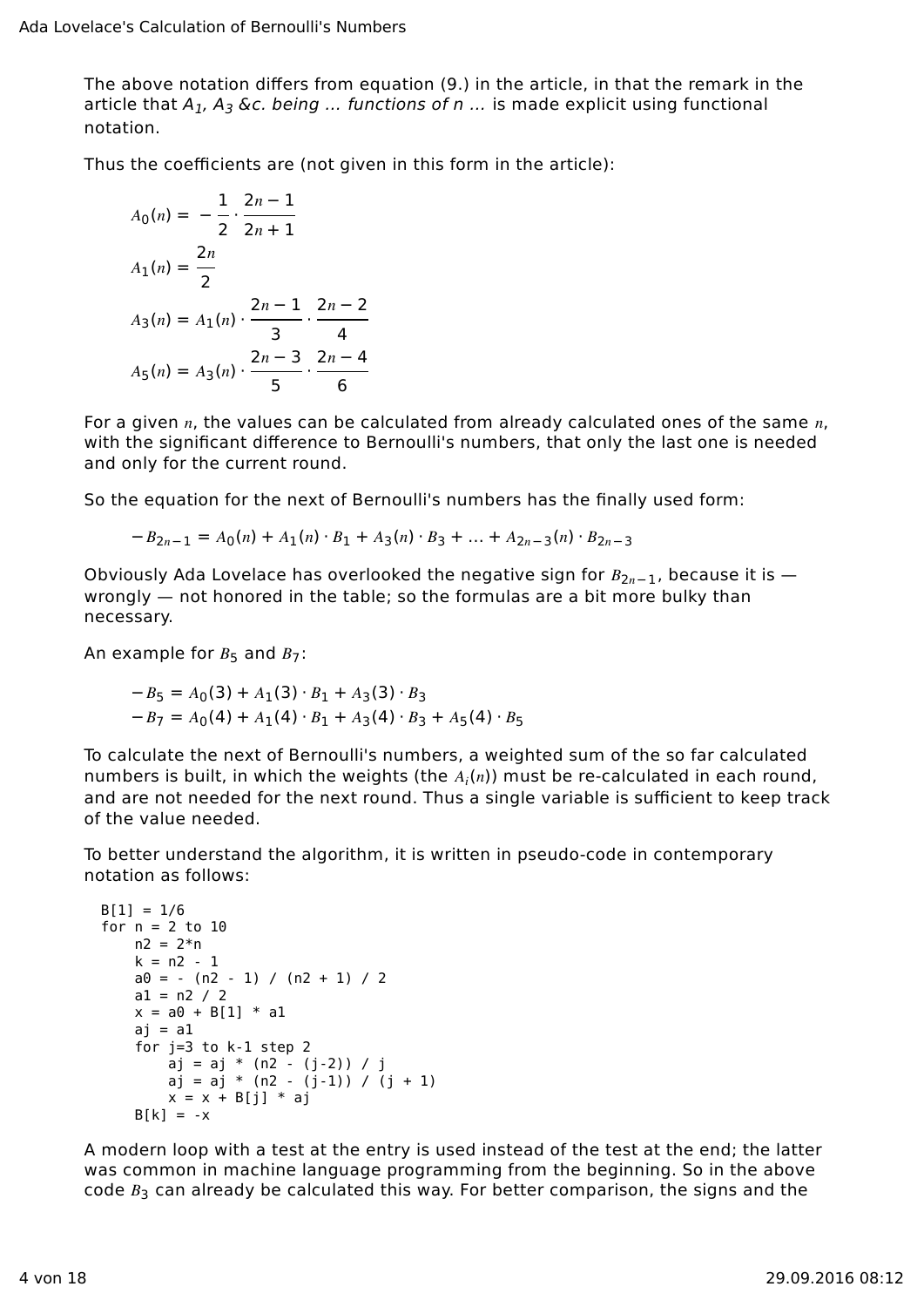suboptimal calculation of  $A_1 = 2$  $\boldsymbol{n}$  $-$  instead of  $A_1 = n$  was kept.<br>2

#### **3.2. The tabular program**

For the systematic notation of her examples, Ada Lovelace extended a tabular representation (similar to the form used by Babbage already 1837), which also documents the processing steps. The program proper is contained in just the first columns; the remaining columns document the processing and the use of variables (for typos, see the appendix).

The variables are written in a special notation. Mathematicians, then as well as today, consider a variable to have a fixed value (in its context). The new and innovative element of variables that can be replaced with different values — rightly described at length in the article — requires a notation, where (indexed) variables in the table always have the same value. Consequently, the lower index is the numerical storage name (not address, there is no address arithmetic in the machine), and the upper prefixed index indicates the state throughout the calculation. When the upper index is 0, the contents of the variable is always 0:  ${}^0V_i = 0$ .

For example, in line 2 the variable  $V_1$  is subtracted from  $V_4$ , and the result stored back to  $V_4$ , which could have been written as:

$$
{}^1V_4-{}^1V_1={}^2V_4
$$

The equals sign is present in the tables from by Menabrea, but not in the last table in Note G.

Oddly enough, it appears in the table on p.681 in the column headed Indication of change of value on any column. Menabrea writes  $V_0$  sur  $V_0$ ,  $V_4$  id.  $V_4$ , etc. when the variable is restored, and  $V_4$  id….., when it is zeroed after read. Lovelace changed this in the translation to  $^1V_0 = {^1V_0}$  etc. if the variable is restored, and  $^1V_4 = {^0V_4}$ , if the variable is zeroed. This is rather confusing under the assumption that the upper indices were created to avoid equations like  $x = x + y$ , but instead (mis-) used here in the  $$ nowadays common - sense of is replaced by, but in inverse order. Also, the term any variable obviously means any input variable, and in this table a variable is never operand and result in the same line.

For this table on p.681, this column thus just tells, in a confusing notation, if the operands (input variables) are retained or zeroed.

The situation for the last table (Note G, Bernoulli's numbers) is nearly the same (ignoring the modified table header Indication of change in the value on any Variable), in that the modification of the operands (Variables acted upon) is shown. The exception is line 21. If the pattern on the other lines is followed, the second line should indicate the change in the operand, not the result, i.e. read  $^5V_{11} = {^3}V_{11}$  instead of  ${^0}V_{12} = {^2}V_{12}$ , and in the previous column of the table  ${}^0V_{12}$  should be replaced by  ${}^2V_{12}$ . Also, the zero in the column for  $V_{11}$  must be dropped, as the value is needed if the loop is repeated.

The notation with the (constant) upper indices comes to its limits (or requires variables as upper indices and additional lines to keep track of these), once sequences of operations are repeated, because then the upper indices are dependent on the run.

For the last line, Ada Lovelace found the — somewhat lame — subterfuge that the value is for the next run, and thus has the upper index of 1 instead of 2. which is also applied above for line 21. For the inner loop, she just explains it verbally in the text.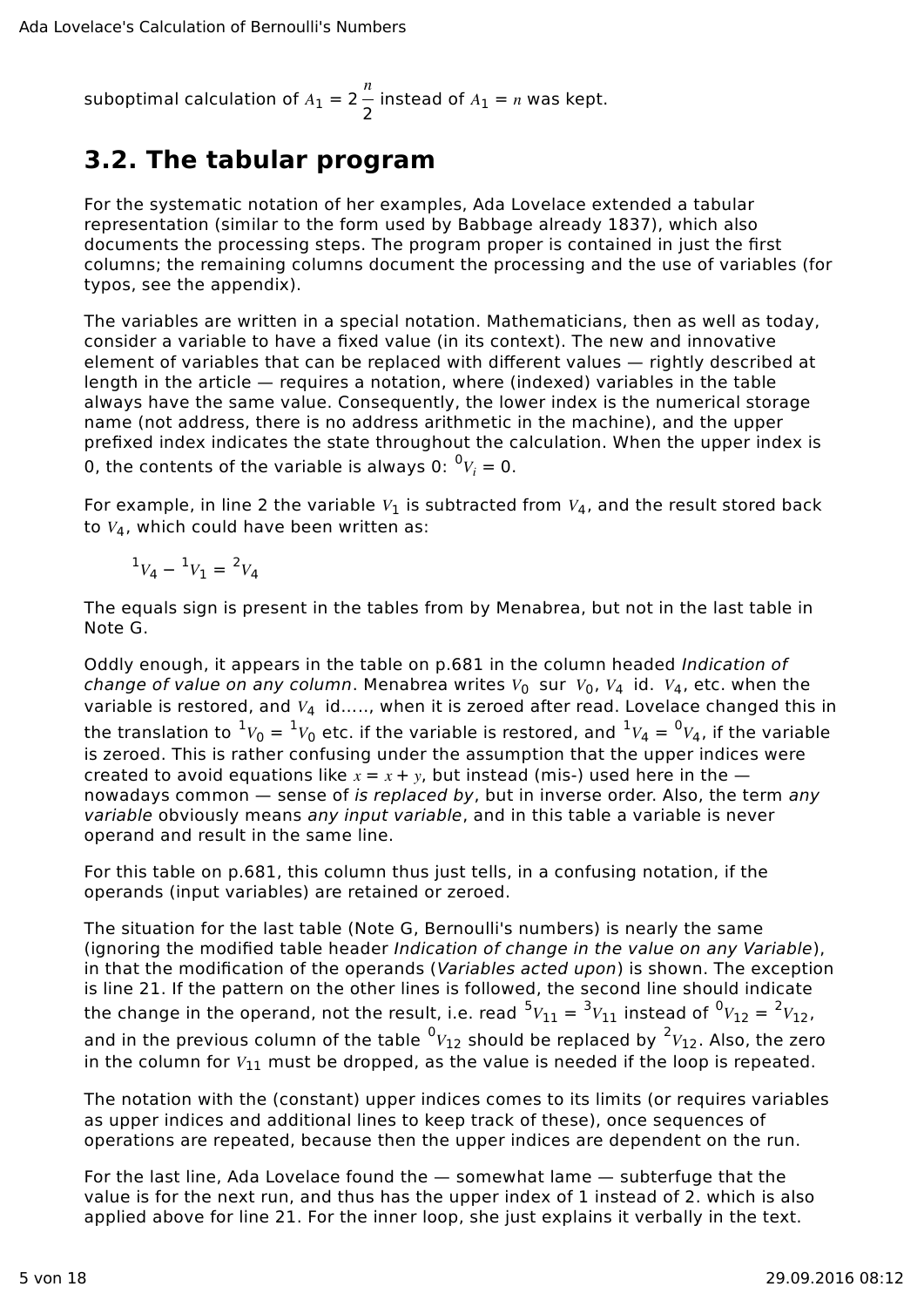In the table header in the columns for the variables, the initial values are given in boxes (except the last column, where the result is denoted).

#### **3.3. The columns of the table**

In the first column the operations are simply numbered; these numbers are for reference only and not (necessarily) punched on cards.

In the second column the arithmetic operation is given.

In the third column, the operands are given, in infix notation with the operation, which must be the same as in column 2.

In the fourth column, the variable that receives the result is denoted, thus its upper index is incremented compared to the previous use in this column (see above for exceptions).

The fifth column tells about the modification of the operands (which is also rather strange for us today), except the first case: As explained above, both sides only differ if an operand is either used for the result, or cleared on load.

The next columns are further comments, that document the flow of the calculation, where the sixth column (Statement of Results) just comments the partial result obtained so far, i.e. the current result of the mill, expressed in symbolic mathematical form.

The other columns show the contents of the variables. The circle and three numbers in the header represent the sign and variable number; this is used in other tables and not significant here. The box in the header line gives the initial values; for  $V_1$ ,  $V_2$  and  $V_3$ number cards (not yet mentioned) are used; for  $V_{21}$ ,  $V_{22}$  and  $V_{23}$  these are possibly already calculated results of previous rounds.

Whenever a value changes, the equation for the new value is given in the column, or zero, if the variable is zeroed on load.

Between operation 23 and 24, the — not harmless — sentence is found, that will be explained below:

Here follows a repetition of Operations thirteen to twenty-three

The table of Note G can thus be presented in symbolic form as (comments added without delimiter):

|  |  | 1: $V2 \times V3 \rightarrow V4$ , $V5$ , $V6$ |  |  | 2n                                |
|--|--|------------------------------------------------|--|--|-----------------------------------|
|  |  | $2: VA - VI - V1$                              |  |  | $2n - 1$                          |
|  |  | $3: V5 + V1 \rightarrow V5$                    |  |  | $2n+1$                            |
|  |  | 4: $V4 / V5$ -> $V11$                          |  |  | $(2n-1)/(2n+1)$                   |
|  |  | 5: V11 / V2 -> V11                             |  |  | $(2n-1)/(2n+1)/2$                 |
|  |  | $6:$ V13 - V11 -> V13                          |  |  | $A0 = -$                          |
|  |  | $7: V3 - V1 \rightarrow V10$                   |  |  | $n-1 = 3$                         |
|  |  | $8: V2 + V7 \rightarrow V7$                    |  |  | $2+0 = 2$ , i.e. V2 -> V7         |
|  |  | 9: $\sqrt{6}$ / $\sqrt{7}$ -> $\sqrt{11}$      |  |  | $AI = 2n/2 = Ai$                  |
|  |  | $10: V21 * V11 -> V12$                         |  |  | $B1*A1$                           |
|  |  | $11: V12 + V13 -> V13$                         |  |  | $V12 \rightarrow V13$ : $x = V12$ |
|  |  | $12: V10 - V1 \rightarrow V10$                 |  |  | $i - 1 = 2$                       |
|  |  | $13: V6 - V1 \rightarrow V6$                   |  |  | $2n-1$                            |
|  |  | $14: V1 + V7$ -> V7                            |  |  | $2+1=3$ (j)                       |
|  |  | 15: V6 / V7 -> V8                              |  |  | (2n-1)/3                          |
|  |  | 16: $V8 * V11 - V11$                           |  |  | Aj * $(2n-1)/3$                   |
|  |  | $17: V6 - V1 \rightarrow V6$                   |  |  | $2n - 2$                          |
|  |  | $18: V1 + V7 \rightarrow V7$                   |  |  | $3+1=4$ $(i+1)$                   |
|  |  |                                                |  |  |                                   |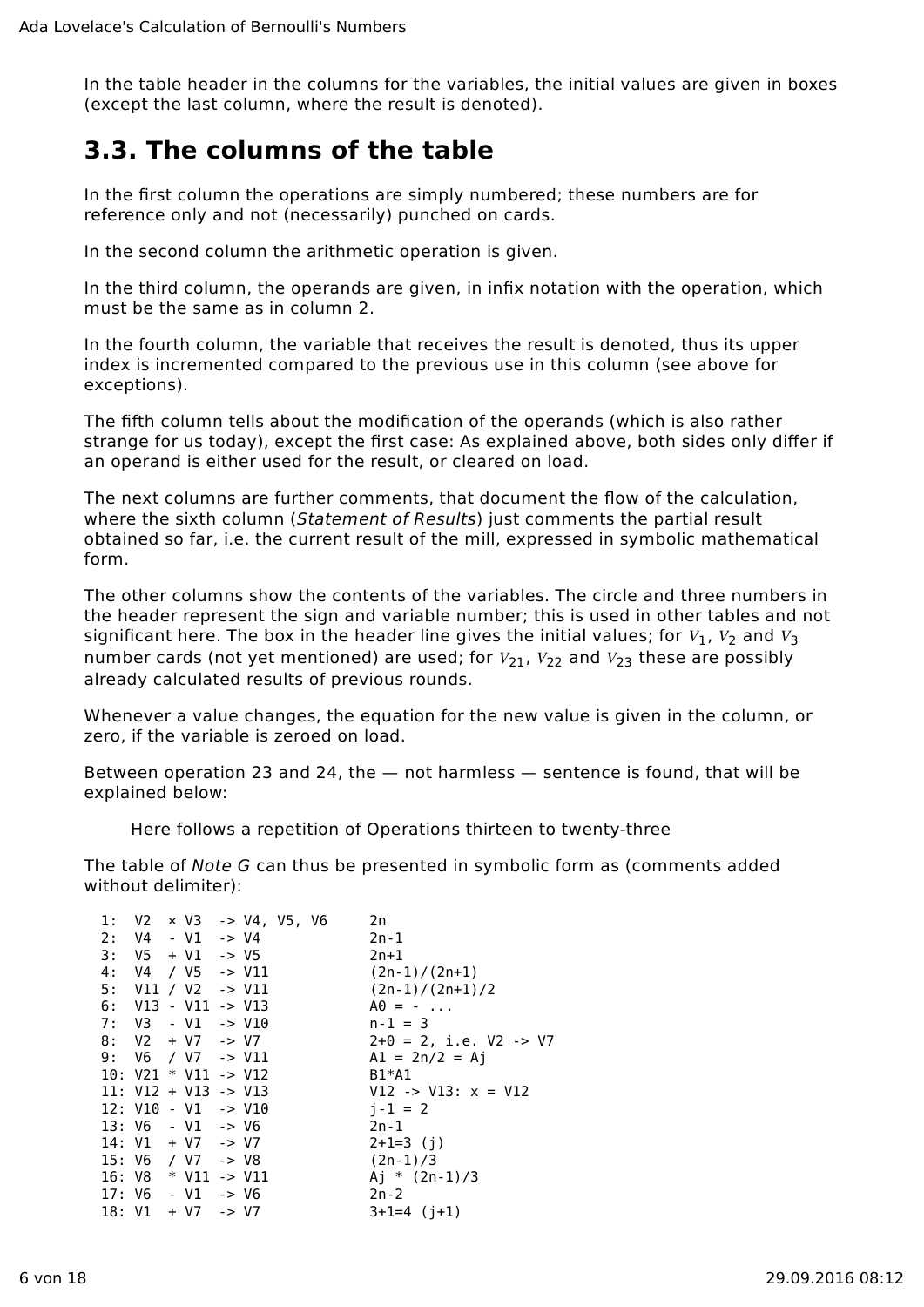```
19: V6 / V7 -> V9 (2n-2)/4<br>20: V9 * V11 -> V11 (2n) Aj * (2n)
                             Aj * (2n-2)/4 -> Aj = A3<br>A3 * B3
21: V22 * V11 -> V12 22: V12 + V13 -> V13 x + A3*B3 -> x
23: V10 - V1 \rightarrow V10 i-1 = 1? \neq 0 : \sim 13 repeat if i > 0 24: V24 - V13 -> V24 B7 = -x
 25: V1 + V3 -> V3 n+1 -> n
```
Compared to the original table, the following corrections were applied:

- in line 4, the operands are exchanged
- in line 24, the negative value is formed

Also, the erasing load of variables is not used here, values are just overwritten like today, see below for details.

The initial values of the variables — there are no literals with operations — are:

| $V1 = 1$         | constant 1   |
|------------------|--------------|
| $V2 = 2$         | constant 2   |
| $V3 = 4$         | n            |
| $V21 = 0.166667$ | $B1 = 1/6$   |
| $V22 = -0.03333$ | $B3 = -1/30$ |

### **3.4. The flow**

The table shows the calculation of  $B_7$ , provided that the numerical values for  $B_1, B_3$  and  $B<sub>5</sub>$  are already contained in the resp. variables. This can be done by number cards. Alternatively, previous runs could be used, but in this case the calculation must be terminated, as written in the article, after operation 7 or 12, and the value stored like in line 24, but in a different variable. As the value of  $B<sub>7</sub>$  is to be calculated, the variable  $V<sub>3</sub>$ must be set to the value 4.

The calculation of  $B_7$  is a linear program flow upto and including operation 21, which should be clear from the previous explanations:

- with operation 6, the value of  $A_0$
- with operation 11, the value of  $A_0 + A_1 \cdot B_1$
- with operation 22, the value of  $A_0 + A_1 \cdot B_1 + A_3 \cdot B_3$

is calculated and the latter deposited in  $V_{13}$ . Operation 23 is the same as operation 12 and prepares the calculation of  $A_4$  from  $A_3$  in the same manner, in which  $A_3$  was calculated from  $A_1$  using the operations 13 to 20.

In the line between 23 and 24 it is indicated that operations 13 to 23 are to be repeated. Thus, it is a jump back to operation 13, i.e. a program loop; consequently, no new operation numbers are used. However, there is a small, but very relevant difference: in operation 21 instead of  $V_{22}$ , which contains  $B_3$ , the variable  $V_{23}$ , namely the value of  $B_5$ , has to be used. This would be called today an indexed memory access or a linear address advance. It is commented rather tersely by Ada Lovelace and will be explained later.

After the repeat — not visible in the table — variable  $V_{10}$  is reduced to zero with operation 23, so the conditional backward jump will not jump.

In step 24, the composed result  $B_7$  in is  $V_{13}$  and sign-inverted transferred to  $V_{24}$ .

In step 25 the variable  $V_3$  is incremented by one, which prepares the calculation of  $B_9$ ;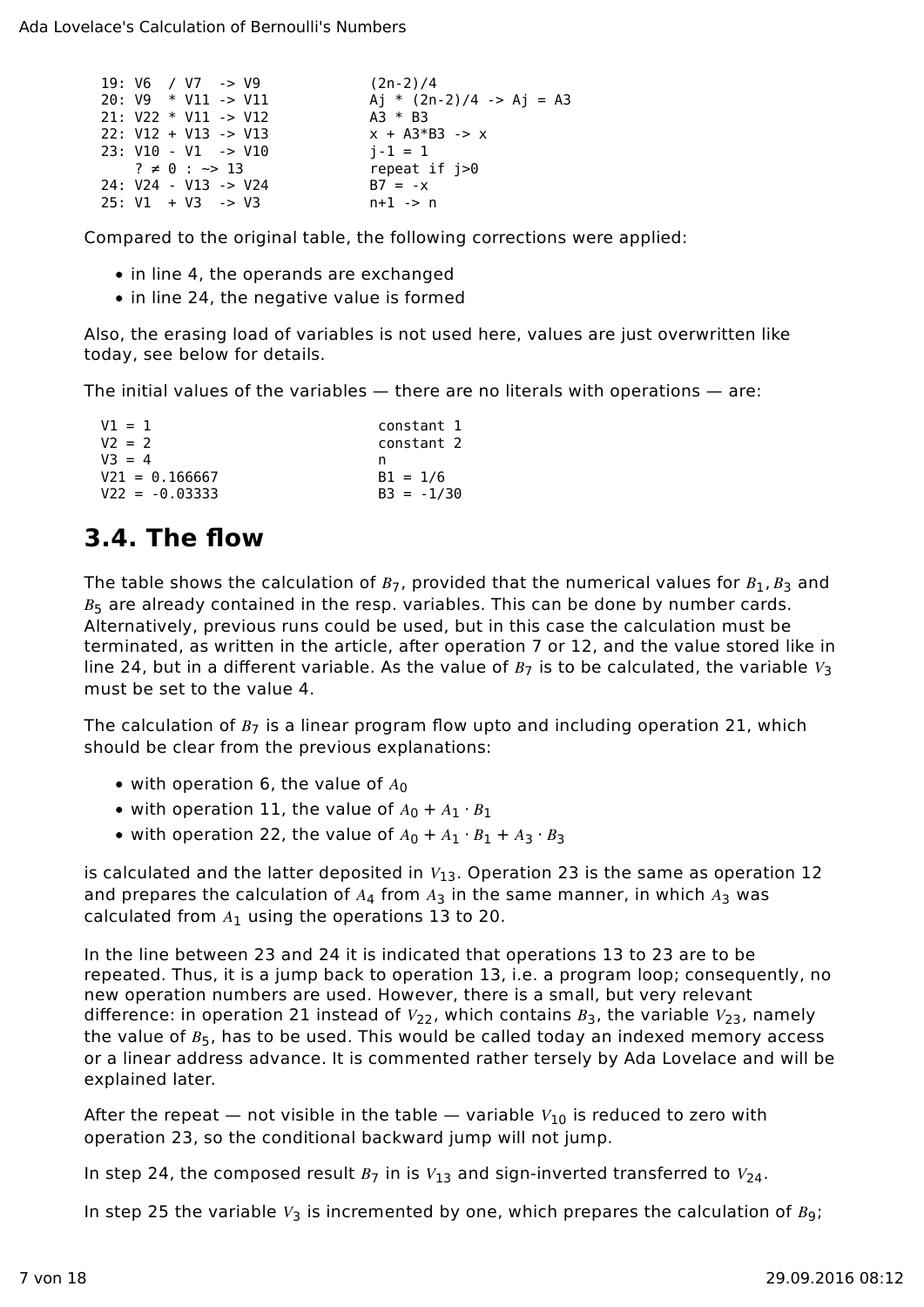now the program could be restarted, to calculate the next of Bernoulli's numbers; this could even be done by another surrounding loop, as no manual intervention is required.

#### **3.5. Memory peculiarities**

At three places (p.677, p.680 and p.708) it is mentioned that reading a variable leaves a zero value in the store, which must be restored if the value is required for further operations. Thus there are two variants of Variable Cards that transfer a value from the store to the mill, which Lovelace called Retaining Supply cards and Zero Supply cards. Surely many readers have regarded this as insignificant optimisation and did not give it further attention.

Alan Bromley [AB1998] writes on p.31:

This form of storage exhibits a destructive readout; following the read operation, all figure wheels will stand at zero, irrespective of the digit originally stored, and the number originally stored is lost.

Curiously enough, all relevant technologies for main memory (core memory and dynamic semiconductor) also use a destructive readout.

Babbage's solution is remarkably elaborate, as Bromley continues:

If it is desired not to loose the number, then it must be stored, as it is read, on another set of figure wheels. For this purpose, each figure axis of the mill of the Analytical Engine is provided with two figure wheels in each cage.

Menabra mentioned on p.680, that the secured numbers are written back while the mill is working:

… while the mill is working … the machine will inscribe them anew on any two columns that may be indicated to it through the cards; and … there is not reason why they should not resume their former places.

This would make sense if the mill would create two copies of the number received, and send one back to a variable additionally indicated on the card, instead of duplicating each variable<sup>1</sup>.

So far the erasing load still is an unimportant optimisation, and using the retaining read could slow down the machine a bit. But thinking about the mechanics, storing a number in a variable that is not zero by just turing the wheels with the number given off by the mill, will result in a digitwise addition and frequent error jam stops, as Babbage had planned to detect accidential overruns and other errors<sup>2</sup>.

A deeper inspection of the examples reveals that a value is only stored if the variable was zero before, unless it just supplied one of the operands. At start, all working- and output-variables are considered zero; probably by the same way as the input variables are set. In the examples, variables are only overwritten on p.715 (presented without table) and in Note G. Note G is the only example where numbers are overwritten which did not supply one operand to the current operation; and in all these cases, they are set to zero (by a zero reading) before. In Babbage's programming notes [CB1837], a coarse inspection shows that there are freqently zeroes in the tables, evidently when the value of a variable is no longer needed.

Turning it the other way: The example in Note G as well as Babbage's notes do not write to a variable that is not zero before (or used as operand in the same operation). As the zero reading of a variable is not directly expressed in the table, but with a zero in the variable column for the next operation, when overwriting a variable within the same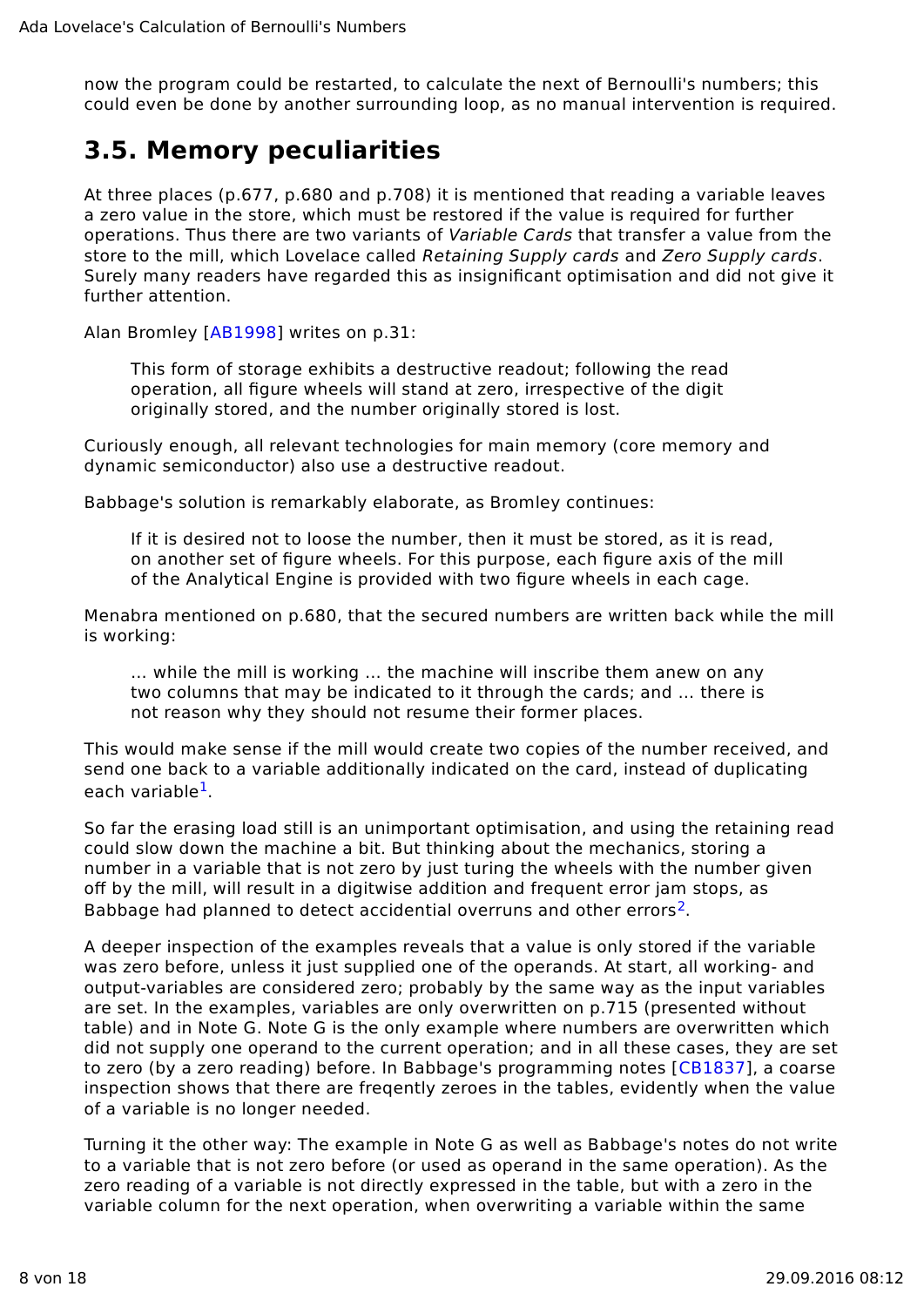operation, there is no way to indicate that a zero readout is used.

To store into a non-zero variable, that variable would have to be zeroed first, before the digits received from the mill can be applied. This is certainly extra effort, for which several solutions are possible, including to always clear the destination while the mill is calculating. This measure, however, should have been identified by all the people that so far have analysed the drawings. As Babbage tried to make the store as simple as possible, this additional effort was probably either discarded, or not seen as necessary.

So I come to the conclusion that storing to a variable that is not zero would not be provided for in the Analytical Engine.

Lovelace explained thoroughly the concept of a variable that could set to different value, as this was a new concept at that time. In mathematical formulas variables were — and are! — not changed; if necessary, indices are used, to differentiate similar values; Lovelace uses upper indices for this purpose. So one would expect at least a sidenote that writing to variable would require that it was cleared before, but no such remark has been found.

With professional numerical calculations on paper, values written down are never erased (unless erroneous) or overwritten; new values are written to empty places (or new variables, as in the example p.681). So Ada Lovelace and Babbage might have seen it completely natural that only erased variables are be overwritten.

Ada Lovelace writes on p.707:

Now the ordinary rule is, that the value returns to the Variable; unless it has been foreseen that no use for that value can recur, in which case zero is substituted.

Admittedly, no explicit rule could be found that a variable must be zero before it can be overwritten.

This rule is already obeyed in the first example on  $p.681$ , where column 7 indicates  $$ not very straightforward — which variables are erased during readout.

Interesting is the following sentence:

At the end of a calculation, therefore, every column ought as a general rule to be zero, excepting those for results.

Those who have read Alan Turing's On computable Numbers…, finds there the indication that at the end of a calculation — and only then — all auxiliary fields are to be erased.

So it is presumed that a 0 is missing in line 24 of the column for  $V_{13}$ , as correctly noted in the 5th column.

Using Zn instead of Vn for an erasing load, the above symbolic notation reads:

|  |  |                                  | 1: $V2 \times V3 \rightarrow V4$ , $V5$ , $V6$ |  | 2n                             |
|--|--|----------------------------------|------------------------------------------------|--|--------------------------------|
|  |  | $2: Z4 - V1 \rightarrow V4$      |                                                |  | 2n-1                           |
|  |  | $3: Z5 + V1 \rightarrow V5$      |                                                |  | $2n+1$                         |
|  |  | 4: $Z4 / Z5$ -> $V11$            |                                                |  | $(2n-1)/(2n+1)$                |
|  |  | 5: $Z11 / V2 \rightarrow V11$    |                                                |  | $(2n-1)/(2n+1)/2$              |
|  |  | $6:$ $Z13 - Z11 \rightarrow V13$ |                                                |  | $A0 = -$                       |
|  |  | $7: V3 - V1 \rightarrow V10$     |                                                |  | $n-1 = 3$                      |
|  |  | $8: V2 + Z7 \rightarrow V7$      |                                                |  | $2+0 = 2$ , i.e. V2 -> V7      |
|  |  | 9: $V6$ / $V7$ -> $V11$          |                                                |  | $Al = 2n/2 = Aj$               |
|  |  | $10: V21 * V11 -> V12$           |                                                |  | B1*A1                          |
|  |  | $11: Z12 + Z13 -> V13$           |                                                |  | $V12 \rightarrow V13: x = V12$ |
|  |  |                                  |                                                |  |                                |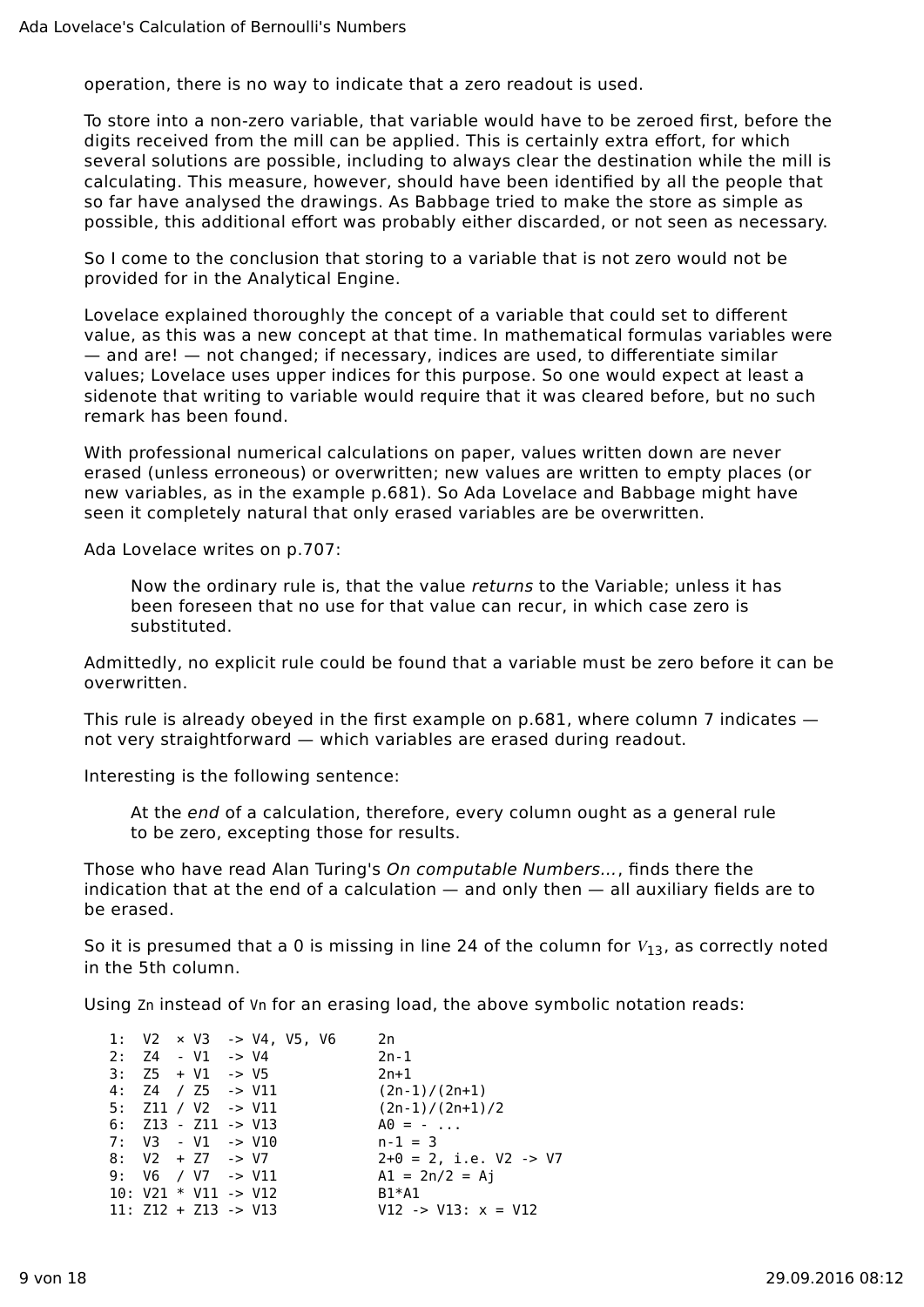|  |  | 12: Z10 - V1 -> V10             |  | $i - 1 = 2$                |
|--|--|---------------------------------|--|----------------------------|
|  |  | $13: Z6 - V1 \rightarrow V6$    |  | $2n-1$                     |
|  |  | $14: V1 + Z7 \rightarrow V7$    |  | $2+1=3$ (i)                |
|  |  | 15: V6 / V7 -> V8               |  | $(2n-1)/3$                 |
|  |  | 16: Z8 $*$ Z11 -> V11           |  | Ai * $(2n-1)/3$            |
|  |  | $17:Z6 - V1 -> V6$              |  | $2n-2$                     |
|  |  | $18: V1 + Z7$ -> V7             |  | $3+1=4$ (j+1)              |
|  |  | 19: V6 / V7 -> V9               |  | $(2n-2)/4$                 |
|  |  | $20: Z9 * Z11 -> V11$           |  | Aj * $(2n-2)/4$ -> Aj = A3 |
|  |  | $21: V22 * V11 -> V12$          |  | $A3 * B3$ !! index mod !!  |
|  |  | $22: Z12 + Z13 \rightarrow V13$ |  | $x + A3*B3 -> x$           |
|  |  | $23: Z10 - V1 \rightarrow V10$  |  | $i - 1 = 1$                |
|  |  | $? \neq 0 : \sim > 13$          |  | repeat if $j>0$            |
|  |  | 24: Z24 - V13 -> V24            |  | $B7 = -x$                  |
|  |  | $25: V1 + Z3 -> V3$             |  | $n+1$ -> n                 |
|  |  |                                 |  |                            |

In general, this is noticed in the fifth colum right side with an upper index of zero, or correspondingly a zero in the column for the variable.

Note that in line 21, the variable  $V_{11}$  (containing the current  $A_i$ ) is not cleared on load, although this is indicated in the corresponding column. If the loop is repeated, the value is needed. Clearing this working variable has to be added to line 25.

If loops would have been implemented and the machine used, it would have been an additional effort to ensure that variables like this are cleared after the loop terminates. Lovelace claims with reference to line 25, that clearing a variable can be done by Variable cards. However, this would require to reset the variable, an extra effort for which no hint has been observed until now. On the other hand, there is also no indication that a global reset that would clear all variables was ever considered. Such a global reset might have been a real challenge to the (mechanical) power supply, so clearing the required variables by Variable Cards is more probable.

Note that if a variable at the same time supplies a value and receives the result, first example in line 2, an erasing load has to be used. No indication for this rule has been found; probably neither Ada Lovelace nor Babbage were aware of this peculiarity which would have become apparent if ever a machine had been built.

Moreover, the simulator made by Charles Walker ([http://www.fourmilab.ch]) does silently overwrite any value, as does any simulator known so far. It can be seen from the above example, that zero variable cards have to be used quite often, but Walker's examples rarely use them. This is one case where the seamless overwriting of variables is taken for granted from our present experience.

The simulator, fortunately published as frees source by Walker, was changed to allow to reject overwriting non-zero variables, and the above modified version with frequent zero readings delivered the correct result.

Note that the ENIAC, built more than hundred years later, would have had the same problem, as it used the electronic equivalent of a rotating wheel, a shift register. They solved the problem deftly by rotaing exactly ten times independent of the value stored, and send the remaining pulses after the register has changed from 9 to 0, i.e. at the end of the cycle. However, there, as the shift register was build from ten interconnected flip-flops, clearing a register was simple, so there was no need for a zero readout.

### **3.6. Indexing and address incrementing**

It had be mentioned that for the calculation of Bernoulli's numbers with the recursion formula chosen by Ada Lovelace, a very compact program was possible, but went beyond the machines as conceived at that time.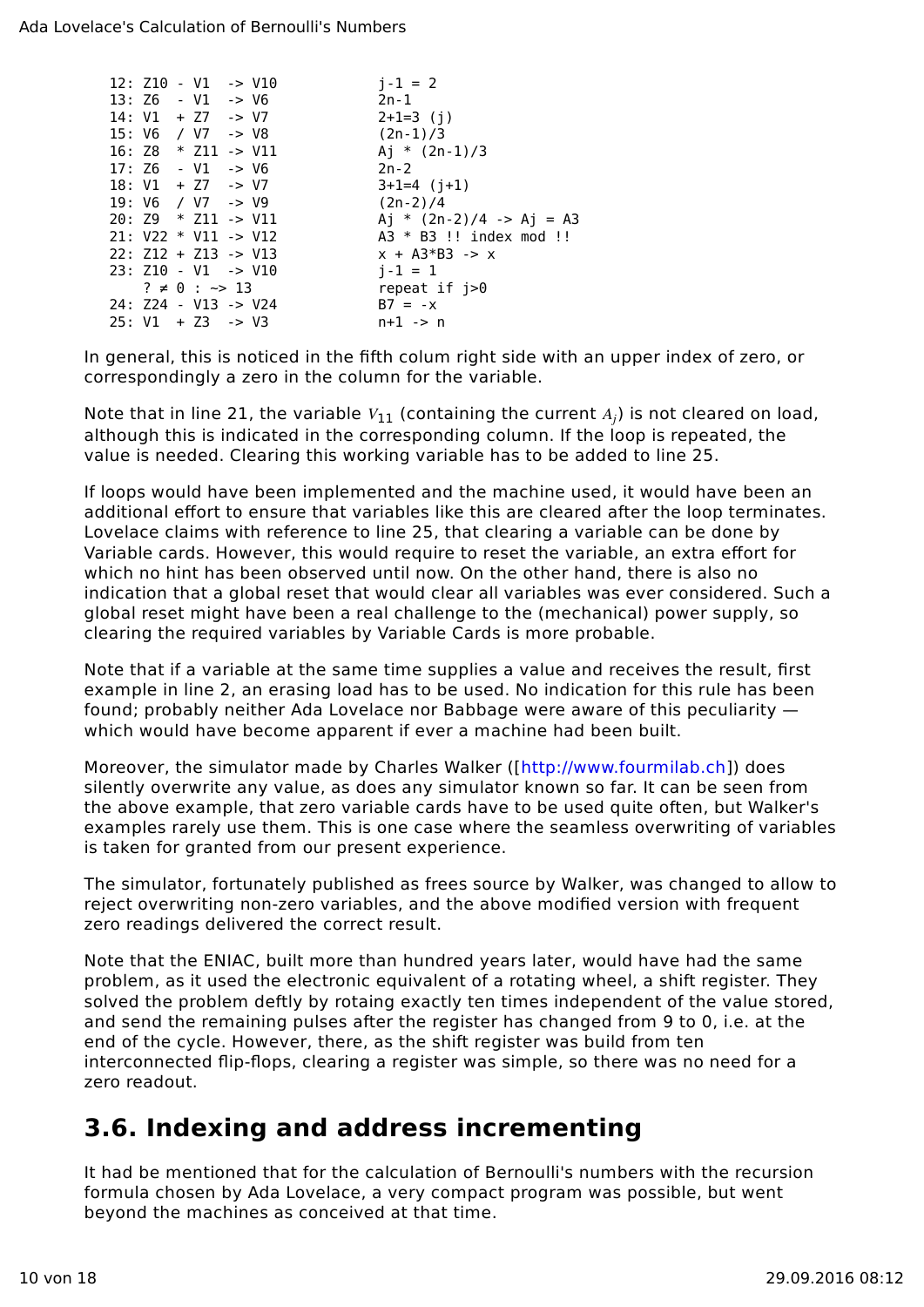In particular, there is no such concept of a memory address in the machine; the numbers of the variables are just names, as Bromley in [AB2000] p.12 cites Maurice Wilkes. Nevertheless, Lovelace has seen the need for such a device, while Babbage apparently never solved this architectural challenge, as he did not find a general solution to solve sets of equations, as noted by Bromley in [AB1998], p.44.

In using today's knowlege, we note that there is a difference between address advancement, now known as auto-increment index register, and random indexing.

In the case of address advancement, a value copied from a card to an index register can just be used or incremented, depending on the card used. A special card could be used to denote the use of the index register instead of a normal address. The effort is limited; only indices that were provided by cards, are to be used.

More difficult is a random indexing, in which the contents of any variable can serve as an address or index (added to an address), as the numbers have to be decoded. Until plan 25 the holes in the variable cards were assigned each to a variable, i.e. a 1-of-n coding was used. When reading a variable, only one hole could be present. If more than one were punched, serious jam would be the result (at least if the values are different). When writing, it allows the simultaneous transfer of more than one variable, as used in line 1 of the table. Thus, a decimal number stored in a variable would have to be decoded. For this purpose, the variables could be grouped in tens, and a 1-to-10 decoder for each digit would be sufficient; a mechanically feasible task.

Relatively late Babbage has considered a binary coding of the memory locations, as he realised that to access 1024 variables, only 10 holes would be necessary. A binary column selection would have been required, which is not overly complicated, I presume. However, it would conflict seriously with any decimal indexing, as then the complete decimal number had to be converted to binary by hardware<sup>3</sup>. This is a real barrier and perhaps another reason to use binary instead of decimal arithmetic<sup>4</sup>.

Note that large memory can be accessed only via a memory matrix with acceptable effort. For a matrix with 1024 memory cells, 32 rows and columns have to be driven, a significantly less effort for decoding than to decode to 1024 bars.

# **4. Historical context**

It has already been mentioned that in line 21 in the first round of the loop the variable  $V_{22}$  (containing  $B_3$ ) is used, while in the second round, the value for  $B_5$  from  $V_{23}$  is required. Correspondingly, in the calculation of  $B<sub>0</sub>$ , within the loop three different values are required in line 21, etc. So in the above pseudo code, B[j], an indexed array, was used.

Ada Lovelace writes upon this (p.729):

The only exception to a *perfect identity* in all the processes and columns used, for every repetition of Operations (13..23) is, that Operation 21 always requires one of its factors from a new column, and Operation 24 always puts its result on a new column.

This is not only not representable in the formalism used in the table, it was unsolved at that time. Ada Lovelace did see the problems, she continues:

But as these variations follow the same law at each repetition, (Operation 21 always requiring its factor from a columns one in advance of that which is used the previous time, and Operation 24 always putting its result on the column one in advance of that which received the previous result), they are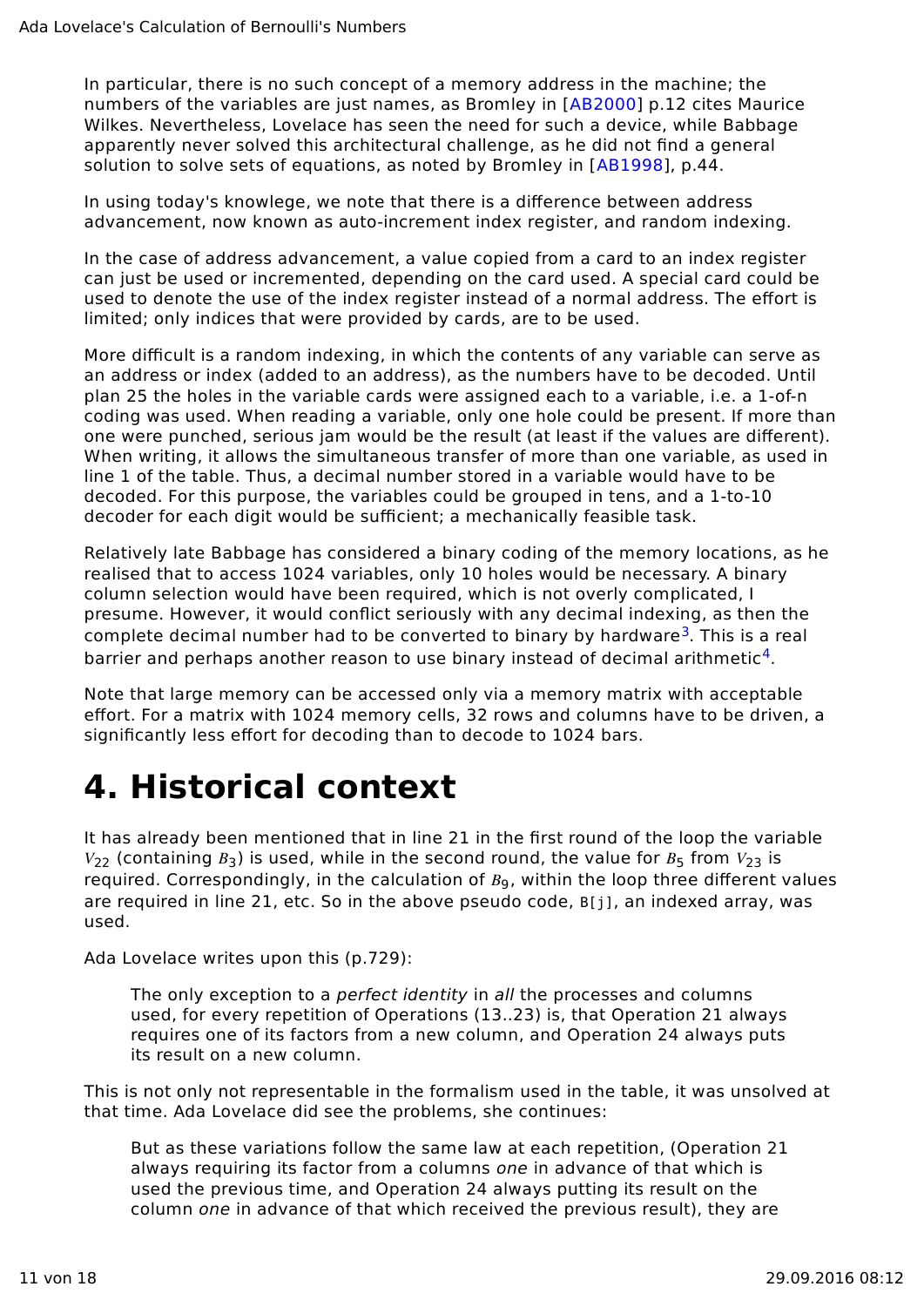easily provided for in arranging the recurring group (or cycle) of Variablecards.

She correctly notes that no random access is required, only a linear index increment. No such insight has is apparently contained in Babbage's writings. Although possible, its construction is far from simple.

As could be seen from a letter published by Fuegi and Francis ([JFJF2003], p.21) Ada Lovelace had been reluctant to be too clear:

… but have simply indicated that as the associations follow a regular rule, they would be easily provided for. I think I have done it admirably and diplomatically.

Alan Bromley writes ([AB1998], p.44 left):

With hindsight, we can note that in the Analytical Engine (at least until 1840), Babbage did not possess the variable-address concept; that is, there was no mechanism by which the machine could, as a result of a calculation, specify a particular variable in the store to be used of an operand for an instruction.

One could interpret Ada Lovelace' remark such as operation- and variable cards were used in a loop, but to fetch these cards from another batch, so to provide 200 cards for 100 of Bernoulli's numbers.

Naturally the number of several thousands of variables appraised in the article and announced by Babbage, were unrealistic. But here the principle counts, because Ada Lovelace writes in the footnote on p.729:

… that during the processes for the computation of millions of these Numbers, no other arbitrary modification would be requisite in the arrangements, excepting the above simple and uniform provision for causing one of the data periodically to receive the finite increment unity.

Ada Lovelace postulated thus — even if here only for the operation in line 25, that prepares the calculation of the next number — that a single program with a fixed number of punched cards could calculate arbitrary many of Bernoulli's numbers automatically, i.e. without operator intervention (provided that enough variables are present and the precision is sufficient).

According to Bromley, Babbage tried to find a general solution for set of linear equations, but was not successful (p.44 left):

At the end, the notation "Not similar" signifies that Babbage hat not found the loop structure he sought.

This makes the much cited phrase in Babbage's autobiography [CB1864] much clearer (p.136):

We discussed together the various illustrations that might be introduced: I suggested several, but the selection was entirely her own. So also was the algebraic working out of the different problems, except, indeed, that relating to the numbers of Bernoulli, which I had offered to do to save Lady Lovelace the trouble. This she sent back to me for an amendment, having detected a grave mistake which I had made in the process.

While it is still unknown to me what the *grave mistake* was. Ada Lovelace writes (cited from Fuegi and Francis [JFJF2003], p.21):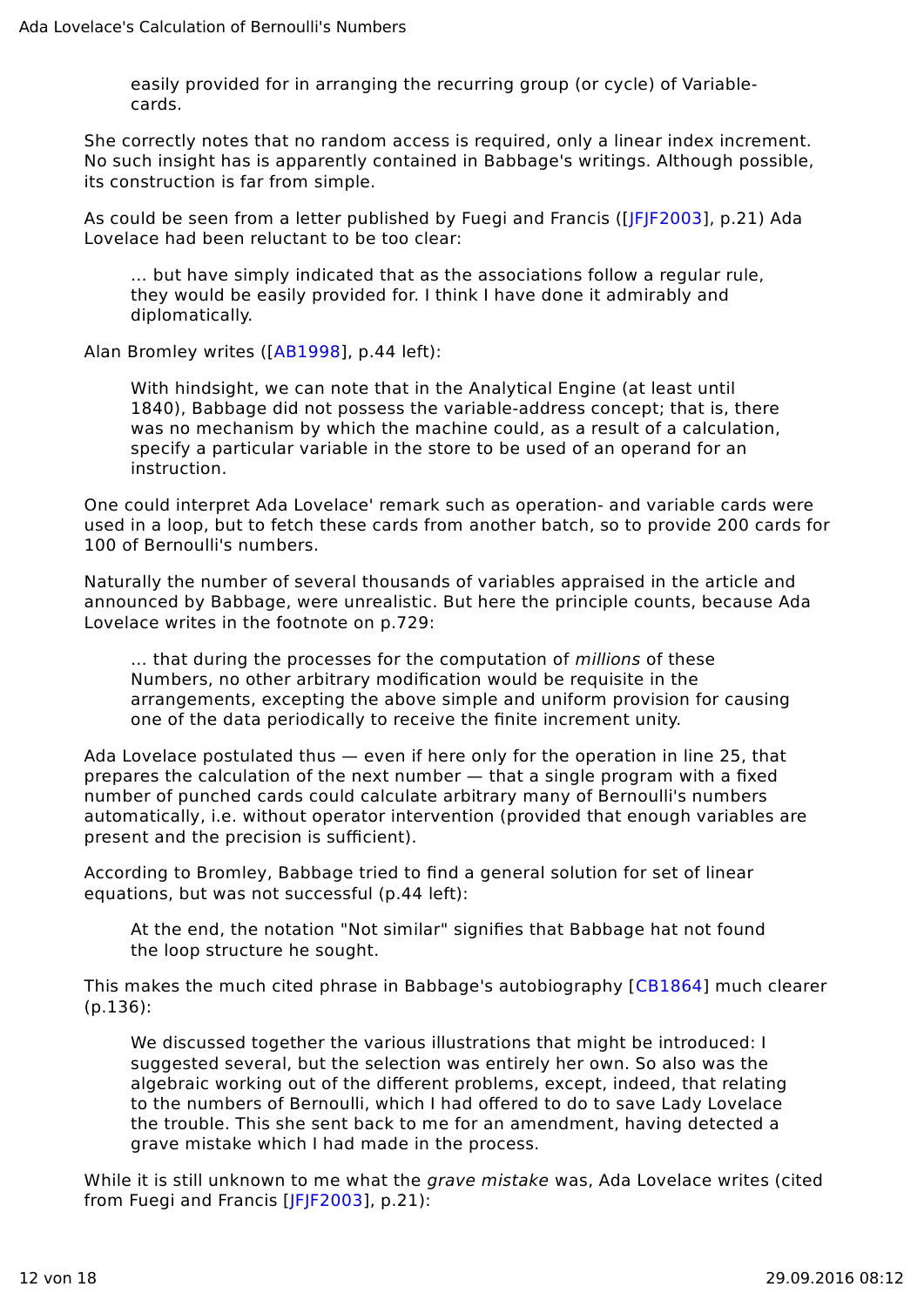I have ... touched on the only departures from perfect identity which could exist during the repetitions of (13 … 23); and yet have not committed myself by saying if the departures would require to be met by the introduction of one or more new cards or not; … I think I have done it admirably and diplomatically …"

It is thus clear, that the example of the calculation of Bernoulli's numbers exceeded the features of the machines as planned, but that Ada Lovelace was so confident on its usefulness, that she stuck to the published text and the example, possibly in order to influence the construction of a real machine — which she definitely tried to support. At least she might have assumed that the example of Bernoulli's numbers would be impressive for the professional reader.

# **5. Appendix**

### **5.1. Bernoulli's Numbers**

In his 1713 posthumous published book Ars Conjectandi, Jakob Bernoulli (1654-1705) gave formulas for (finite) sums of powers:

$$
1 + 2 + 3 + 4... + n = \frac{1}{2}n^2 + \frac{1}{2}n
$$
  
\n
$$
1^2 + 2^2 + 3^2 + 4^2 + 5^2... + n^2 = \frac{1}{3}n^3 + \frac{1}{2}n^2 + \frac{1}{6}n
$$
  
\n
$$
1^3 + 2^3 + 3^3 + 4^3 + 5^3... + n^3 = \frac{1}{4}n^4 + \frac{1}{2}n^3 + \frac{1}{4}n^2
$$
  
\n
$$
1^4 + 2^4 + 3^4 + 4^4 + 5^4... + n^4 = \frac{1}{5}n^5 + \frac{1}{2}n^4 + \frac{1}{9}n^3 - \frac{1}{30}n
$$
  
\n
$$
1^5 + 2^5 + 3^5 + 4^5 + 5^5... + n^5 = \frac{1}{6}n^6 + \frac{1}{2}n^5 + \frac{5}{12}n^4 - \frac{1}{12}n^2
$$

The sum

$$
S_p(n) = 1^p + 2^p + 3^p ... n^p = \sum_{k=1}^n k^p
$$

is apparently a polynomial of grade  $(p+1)$  in n, where the first four coefficients are rather neatly structured:

$$
S_p(n) = \frac{1}{p+1} n^{p+1} + \frac{1}{2} n^p + \frac{p}{12} n^{p-1} + 0 \cdot p^{n-2} + \dots
$$

Bernoulli could give the coefficients as a permutation number and a part independent from  $p$ :

$$
S_p(n) = \frac{1}{p+1}\sum_{k=0}^p B^{\prime}_k \cdot \binom{p+1}{k} \cdot n^{p+1-k}
$$

For this variant used today (marked by a tick to the letter B), Bernoulli's numbers have the following values (the other odd indexed numbers are 0):

 n 0 1 2 4 6 8 10 12 14 16 B'n 1 -1/2 1/6 -1/30 1/42 -1/30 5/66 -691/2730 7/6 -3617/510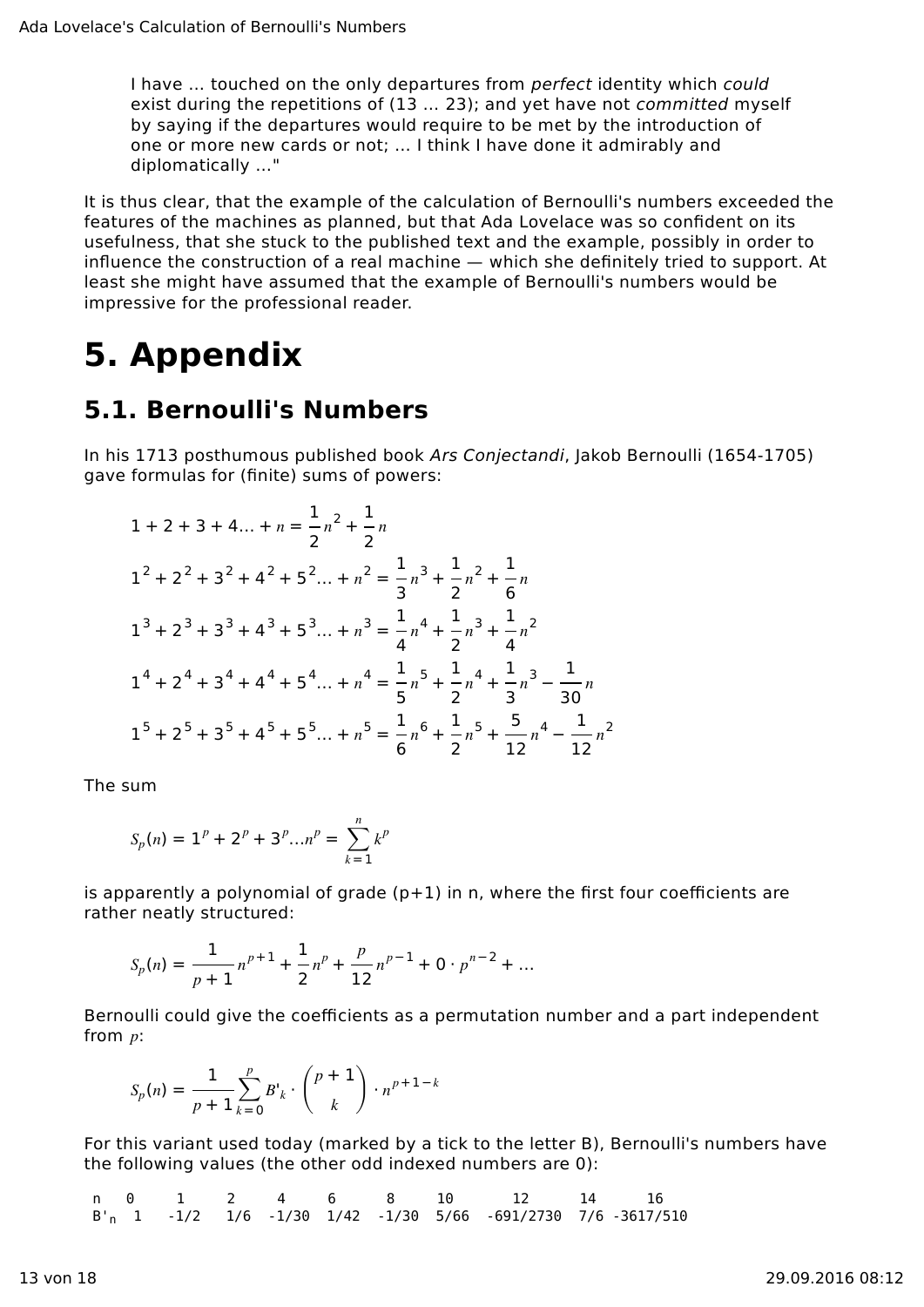The common definition today is

$$
\frac{x}{e^x - 1} = \sum_{k=0}^{\infty} B^{\prime} \frac{x^k}{k!}
$$

and is proved for the sums of powers via the Taylor series for  $e^x$ .

Traditionally (and by Ada Lovelace), the following definition is used:

$$
\frac{x}{e^x - 1} = 1 - \frac{x}{2} - \sum_{k=1}^{\infty} B_{2k-1} \frac{x^{2k}}{(2k)!}
$$

with differently indexed values, that are 0 for even indices:

$$
\begin{matrix} n & 1 & 3 & 5 & 7 & 9 \\ B_n & 1/6 & -1/30 & 1/42 & -1/30 & 5/66 \end{matrix}
$$

Bernoulli's numbers were used and detected in the 19th century in several cases and applications. Thus, different methods for their calculation were found.

They were useful for the efficient approximation of functions (and thus directly related to the Difference Engine), so were attractive examples. There was no practical relevance for their automatic calculation, as the few numbers needed could be calculated by hand and did not at all need a machine.

Only in the 20th century better and more efficient algorithms were found to calculate Bernoulli's numbers. Also, methods like the Tshebysheff approximation were not yet found when Ada Lovelace wrote her paper.

In her paper, she firstly mentioned that she did not use the equations (1.) to (3.), as these would not demonstrate the features of the machine adequately. One could add, that those equations used for each value an infinite series, and that the termination when the required precision was reached, would introduce an additional complexity, that was better avoided. Additionally, the method chosen by Ada Lovelace uses very few program steps, so that it can be displayed nearly completely.

### **5.2. Hints and errors**

When reading the Sketch of the Analytical Engine.. ([ML1843]), note that instead of nested brackets, overbars are used, e.g. in equation 4 on p.716.

There are also a few minor errors that are in the domain of typographical errors:

- The well-discussed case of the cos on p.637, where the phrase when the cos of  $n=\infty$  has been foreseen should clearly read when the case of ...
- $\bullet$  In the first equations in Note E (p. 712), many reprints correctly substitute the apostrophe by an upper digit 1. Also, the equations refer to p.679, not to p.684
- Also in Note E on p.714, in equation 3 is missing a cos, it must read:

$$
\cos n\theta \cdot \cos \theta = \frac{1}{2} \cos [(n+1)\theta] + \frac{1}{2} \cos [(n-1)\theta]
$$

- In Note G in the table to calculate Bernoulli's numbers, in line 4 the operands must be exchanged:  $V_4$  must be divided by  $V_5$ .
- In the same table in line 21, in the result column it must read  $^2V_{12}$  instead of  $^0V_{12}$ .
- In the same line 21, the zero in column  $V_{11}$  must be dropped. If the loop is repeated, the value is needed in the next round.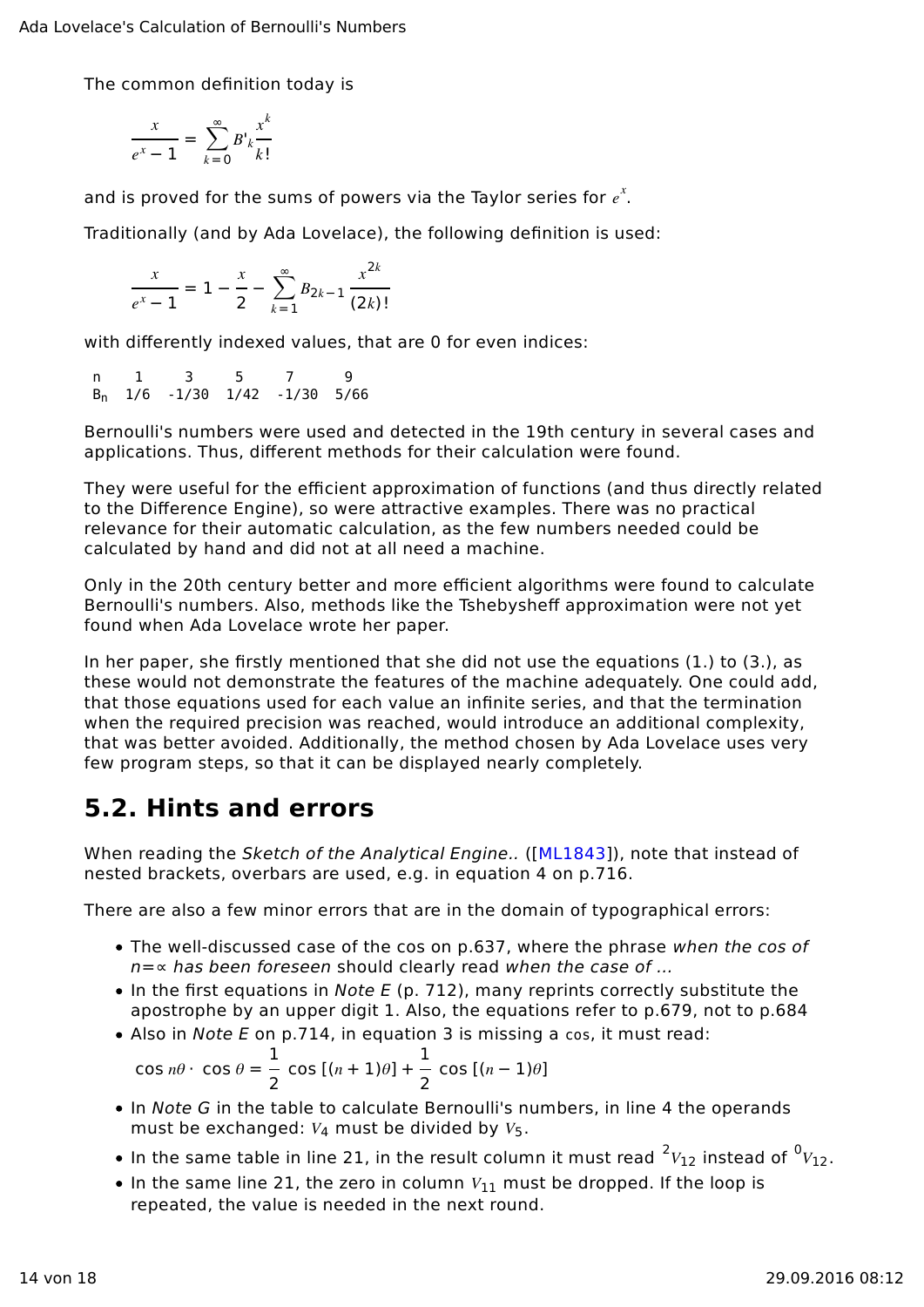- In the same line 21, in the 5th column (*Indication...*) the second line  ${}^0V_{12} = 2V_{12}$  is exceptional, as elsewhere in this column only Variables acted upon from the 3rd column are used; systematically, it would be  ${}^5V_{11} = {}^3V_{11}$ .
- In line 24 the negative value of  $V_{13}$  must be transferred to  $V_{24}$ , i.e.  $V_{24} V_{13}$  must be calculated. Also, in the 6th column it must read =  $-B_7$
- In the same line 24, in the column for  $V_{13}$  a zero must be entered; this is correctly done in the 5th column, because not further used values should be cleared.
- In line 25 in the result column and the next one right of the equals sign, one might assume it should read  $^2V_3$  instead of  $^1V_3$ ; however, Ada Lovelace argues that the values are for the next round of calculation and thus would have the upper index 1, because they are start values.
- The last signature (p.731) is not A.A.L., but A.L.L., which is most probably just a typeset error.

No publication is known so far that shows or corrects all these issues; the most complete one seems to be [MCK1989]. Some discuss the first one at length, having not observerd any of the — more relevant — others. Maybe this is an indication that only a few really followed her description to the detail. As these are glitches of a kind that is found in many articles, they do not disqualify Ada Lovelace; on the contrary, they are so small that they show that she has fully mastered the subject, and nobody who has not dealt to this detail may not judge her skills.

### **5.3. Numerical values of a calculation**

$$
A_0(1) = -\frac{1}{2} \cdot \frac{1}{3} = -\frac{1}{6}
$$
  
\n
$$
-B_1 = A_0(1)
$$
  
\n
$$
B_1 = \frac{1}{6}
$$
  
\n
$$
A_0(2) = -\frac{3}{10}
$$
  
\n
$$
A_1(2) = 2
$$
  
\n
$$
-B_3 = A_0(2) + A_1(2) \cdot B_1 = -\frac{3}{10} + \frac{2}{6} = \frac{-9 + 10}{30} = \frac{1}{30}
$$
  
\n
$$
B_3 = -\frac{1}{30}
$$
  
\n
$$
A_0(3) = -\frac{5}{14}
$$
  
\n
$$
A_1(3) = 3
$$
  
\n
$$
A_3(3) = 3 \cdot \frac{5}{3} \cdot \frac{4}{4} = 5
$$
  
\n
$$
-B_5 = -\frac{5}{14} + \frac{3}{6} - \frac{5}{30} = \frac{-5 + 7}{14} - \frac{1}{6} = \frac{1}{7} - \frac{1}{6} = -\frac{1}{42}
$$
  
\n
$$
B_5 = \frac{1}{42}
$$
  
\n
$$
A_0(4) = -\frac{7}{18}
$$
  
\n
$$
A_1(4) = 4
$$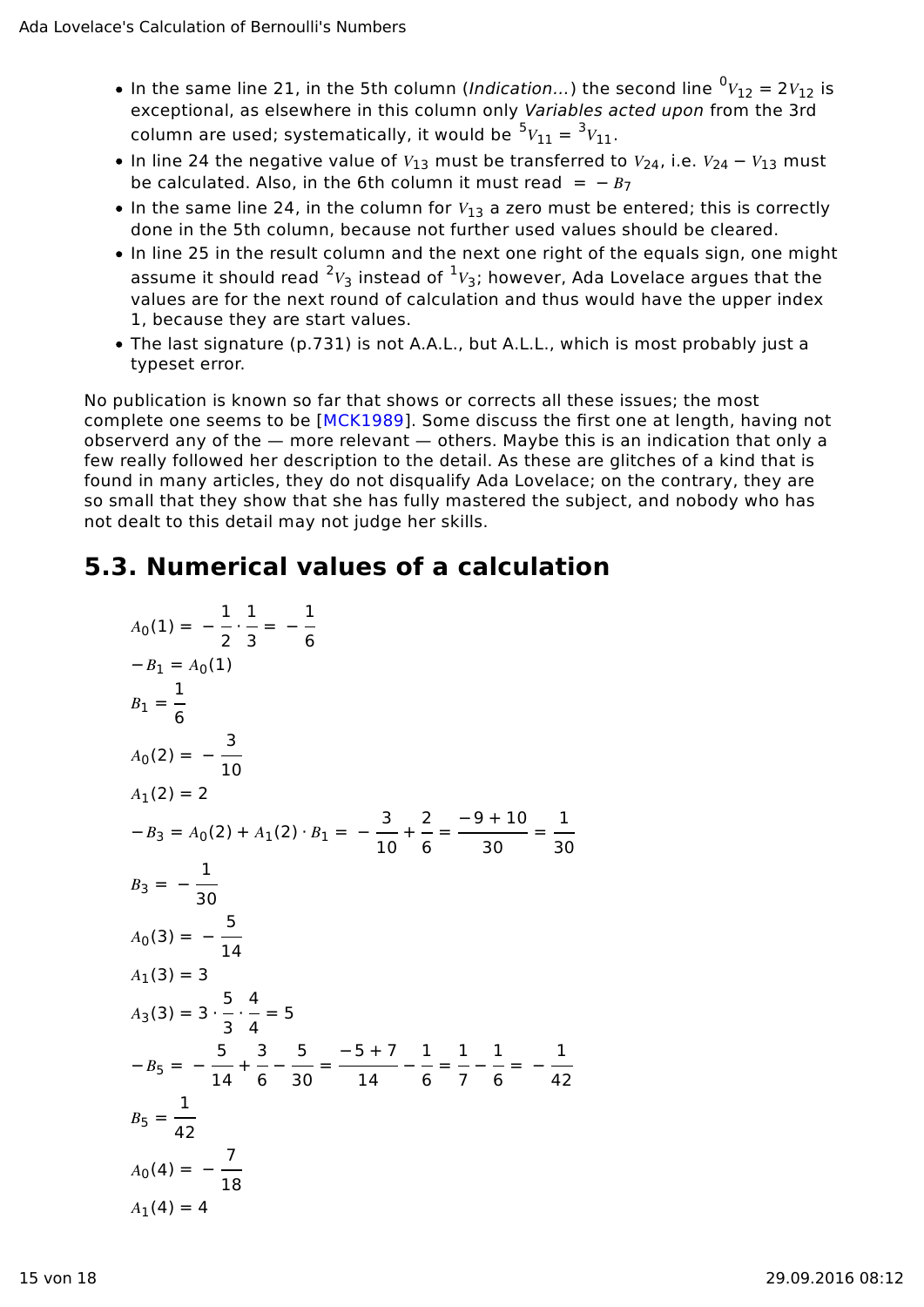$$
A_3(4) = 4 \cdot \frac{7}{3} \cdot \frac{6}{4} = 14
$$
  
\n
$$
A_5(4) = 14 \cdot \frac{5}{5} \cdot \frac{4}{6} = \frac{28}{3}
$$
  
\n
$$
-B_7 = -\frac{7}{18} + \frac{4}{6} - \frac{14}{30} + \frac{28}{3 \cdot 42} = \frac{-7 + 12}{18} - \frac{7}{15} + \frac{2}{9} = \frac{5}{18} + \frac{-21 + 10}{45} = \frac{25 - 22}{90} = \frac{3}{90}
$$
  
\n
$$
B_7 = -\frac{1}{30}
$$

#### **5.4. Use of variables**

The variables are used as follows:

```
 V1 Constant 1
  V2 Constant 2
  V3 n
  V4 2n-1
  V5 2n+1
  V6 2n, 2n-1, 2n+1
 V7 j
 V8 2n-1/3
  V9 2n-2/4
  V10 n-3
  V11 Accumulator
  V12 Bj*Aj
  V13 Accumulator
  V21 B1
  V22 B3
  V23 B5
  V24 B7
```
### **5.5. Testing Programs**

The pseudocode was tested with the following program:

```
 \( Print Bernoulli's numbers
     This is the algorithm used in Note G of Ada Lovelace paper.
     The progamming language used is unpublished.
\setminus main (parms):
    n =: 10? parms[1] \sim = () n =: integer from string parms[1]
     print n bernoullis
 print (max) bernoullis:
    b =: [1]b[1] =: 1/6print 'B[1]=' b[1]
    ?# n =: from 2 upto maxk =: 2*n - 1n2 =: 2*na0 =: -(n2 - 1) / (n2 + 1) / 2a1 =: n2 / 2x =: a0 + (b[1] * a1) \quad \sqrt{V13}ai =: a1?# j =: from 3 up to k-1 step 2 aj =* (n2 - (j-2)) / j
          aj =* (n2 - (j-1)) / (j + 1)
          x = + (b[i] * aj)
```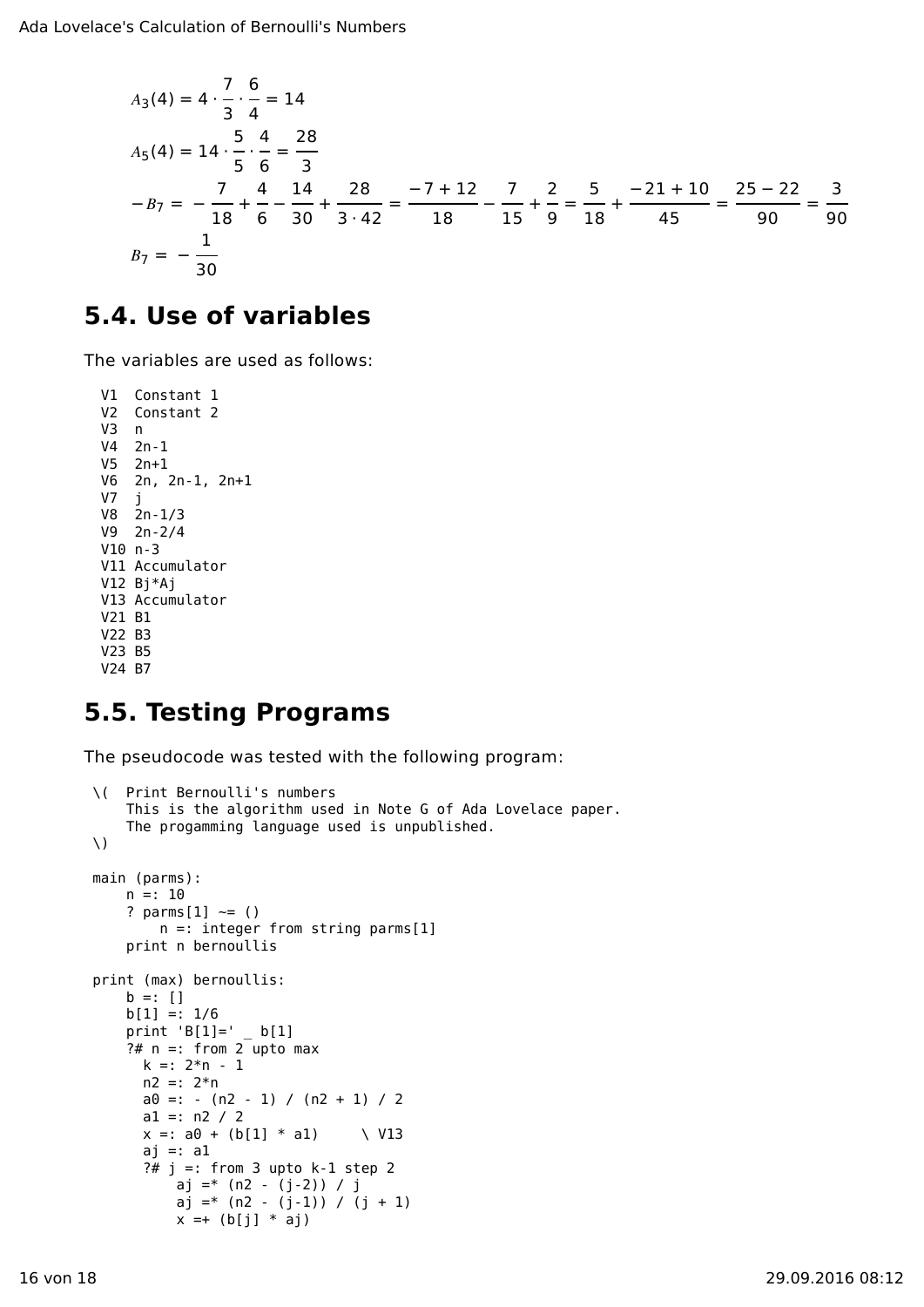$b[k] =: -x$ print "B[" \_ k \_ "]=" \_ b[k]

John Walker (http://www.fourmilab.ch/babbage/cards.html) provides a simulator in Java and uses a symbolic Notation for the program- and variable cards, which had be used to check the example.

For that purpose, the program was condensed to:

|        |                                 |        |                       |                  |                                                               |  | A set decimal places to 10     |  |                                    |  |
|--------|---------------------------------|--------|-----------------------|------------------|---------------------------------------------------------------|--|--------------------------------|--|------------------------------------|--|
|        |                                 |        |                       |                  |                                                               |  |                                |  | A write numbers with decimal point |  |
|        | N1 1.0                          |        |                       |                  |                                                               |  |                                |  |                                    |  |
|        | N2 2.0                          |        |                       |                  |                                                               |  |                                |  |                                    |  |
|        | N3 4.0                          |        |                       |                  |                                                               |  |                                |  |                                    |  |
|        |                                 |        |                       |                  |                                                               |  | N21 0.16666666666666666666667  |  |                                    |  |
|        |                                 |        |                       |                  |                                                               |  | N22 -0.03333333333333333333333 |  |                                    |  |
|        |                                 |        | N23 0.0238095238      |                  |                                                               |  |                                |  |                                    |  |
| 1:     | V2 -                            |        |                       |                  | $\times$ V3 $\rightarrow$ V4, V5, V6                          |  |                                |  | 2n                                 |  |
| 2:     | Z4 - V1                         |        |                       | $\sim$ V4        |                                                               |  |                                |  | $2n - 1$                           |  |
| 3:     | $Z5 + V1$                       |        |                       | $\rightarrow$ V5 |                                                               |  |                                |  | 2n+1                               |  |
| 4:     | Z4 / Z5                         |        |                       |                  | $\rightarrow$ V11                                             |  |                                |  | $(2n-1)/(2n+1)$                    |  |
| 5:     |                                 |        | Z11 / V2 -> V11       |                  |                                                               |  |                                |  | $(2n-1)/(2n+1)/2$                  |  |
| 6:     |                                 |        | Z13 - Z11 -> V13      |                  |                                                               |  |                                |  | $A0 = - \ldots$                    |  |
| 7:     | $V3 - V1 - V10$                 |        |                       |                  |                                                               |  |                                |  | $n-1 = 3$                          |  |
| 8 :    | V <sub>2</sub>                  |        | $+ 27 - > VI$         |                  |                                                               |  |                                |  | $2+0 = 2$ , i.e. V2 -> V7          |  |
| 9:     | V6                              |        | $/ V7$ -> $V11$       |                  |                                                               |  |                                |  | $Al = 2n/2 = Aj$                   |  |
|        | 10: $V21 * V11 - > V12$         |        |                       |                  |                                                               |  |                                |  | B1*A1                              |  |
|        | $11: Z12 + Z13 \rightarrow V13$ |        |                       |                  |                                                               |  |                                |  | $V12$ -> $V13: x = V12$            |  |
|        | 12: Z10 - V1                    |        |                       |                  | $\ensuremath{\mathsf{--}}\xspace > \ensuremath{\mathsf{V}}10$ |  |                                |  | $j - 1 = 2$                        |  |
|        | 13: Z6 - V1                     |        |                       | -> V6            |                                                               |  |                                |  | $2n - 1$                           |  |
| 14: V1 |                                 |        | $+ 77$                | $\rightarrow$ V7 |                                                               |  |                                |  | $2+1=3$ (j)                        |  |
| 15: V6 |                                 |        | / V7                  | $\rightarrow$ V8 |                                                               |  |                                |  | $(2n-1)/3$                         |  |
| 16: Z8 |                                 |        |                       |                  | $*$ Z11 -> V11                                                |  |                                |  | Aj * $(2n-1)/3$                    |  |
| 17: Z6 |                                 | - V1   |                       | $\rightarrow$ V6 |                                                               |  |                                |  | $2n - 2$                           |  |
| 18: V1 |                                 |        | $+ 27$                | $\rightarrow$ V7 |                                                               |  |                                |  | $3+1=4$ (j+1)                      |  |
| 19: V6 |                                 |        | / V7                  | -> V9            |                                                               |  |                                |  | $(2n-2)/4$                         |  |
|        | 20: Z9 * Z11 -> V11             |        |                       |                  |                                                               |  |                                |  | Aj * $(2n-2)/4$ -> Aj = A3         |  |
|        | 21: V22 * V11 -> V12            |        |                       |                  |                                                               |  |                                |  | $A3 * B3$                          |  |
|        | 22: Z12 + Z13 -> V13            |        |                       |                  |                                                               |  |                                |  | $x + A3*B3 -> x$                   |  |
|        | 23: Z10 - V1 -> V10             |        |                       |                  |                                                               |  |                                |  | $j - 1 = 1$                        |  |
| 13: Z6 |                                 | - V1   |                       | $\rightarrow$ V6 |                                                               |  |                                |  | 2n-1                               |  |
| 14: V1 |                                 |        | $+ Z7$                | $\rightarrow$ V7 |                                                               |  |                                |  | $2+1=3$ (j)                        |  |
| 15: V6 |                                 |        | / VI                  | $\rightarrow$ V8 |                                                               |  |                                |  | $(2n-1)/3$                         |  |
|        | 16: Z8 * Z11 -> V11             |        |                       |                  |                                                               |  |                                |  | Aj * $(2n-1)/3$                    |  |
| 17: Z6 |                                 | $- V1$ |                       | -> V6            |                                                               |  |                                |  | $2n - 2$                           |  |
| 18: V1 |                                 |        | $+ 77$                | $\rightarrow$ V7 |                                                               |  |                                |  | $3+1=4$ (j+1)                      |  |
| 19:    | V6                              |        | / $V7 \rightarrow V9$ |                  |                                                               |  |                                |  | $(2n-2)/4$                         |  |
|        | 20: Z9 * Z11 -> V11             |        |                       |                  |                                                               |  |                                |  | Aj * $(2n-2)/4$ -> Aj = A5         |  |
|        | 21: V23 * V11 -> V12            |        |                       |                  |                                                               |  |                                |  | A5 * B5                            |  |
|        | 22: Z12 + Z13 -> V13            |        |                       |                  |                                                               |  |                                |  | $x + A5*B5 -> x$                   |  |
|        | 23: Z10 - V1 -> V10             |        |                       |                  |                                                               |  |                                |  | $j - 1 = 1$                        |  |
|        | 24: Z24 - V13 -> V24            |        |                       |                  |                                                               |  |                                |  | $B7 = -x$                          |  |
|        | P                               |        |                       |                  |                                                               |  |                                |  |                                    |  |
|        | $25: V1 + Z3$                   |        |                       | -> V3            |                                                               |  |                                |  | $n+1$ -> n                         |  |

A small script translates the lines with the arrow bigraphs to the input required by the simulator, resulting in 170 cards to calculate  $B_7$ .

Futhremore, the simulator was changed to suppress (and flag as an error) all cases where it was tried to overwerite a nonzero variable.

#### **5.6. References**

ML1843: